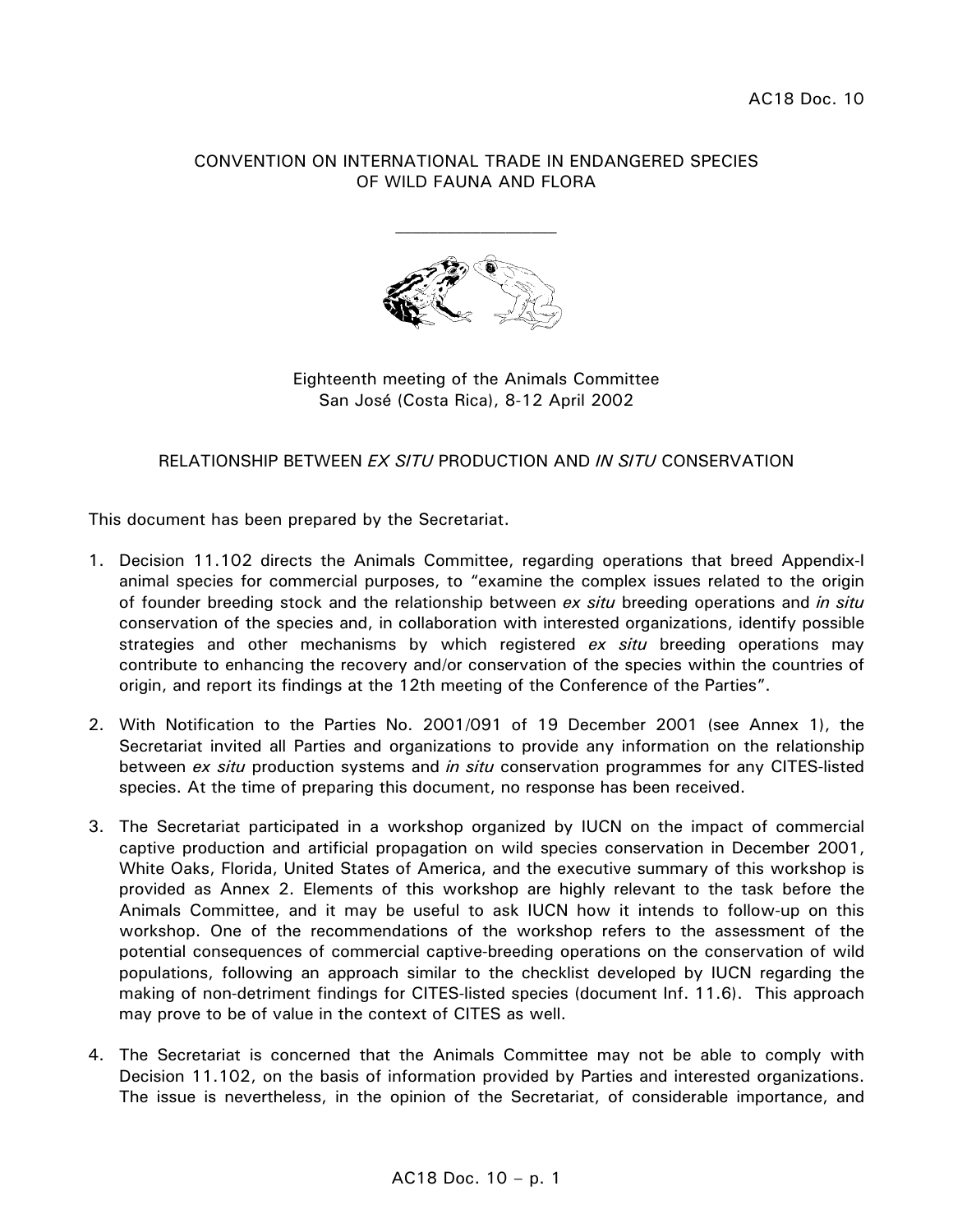should be explored further, also in the context of developments in the Convention on Biological Diversity concerning access to genetic resources.

5. The Secretariat requests that the Committee recommend to the Conference of the Parties that work should continue on this subject after CoP12.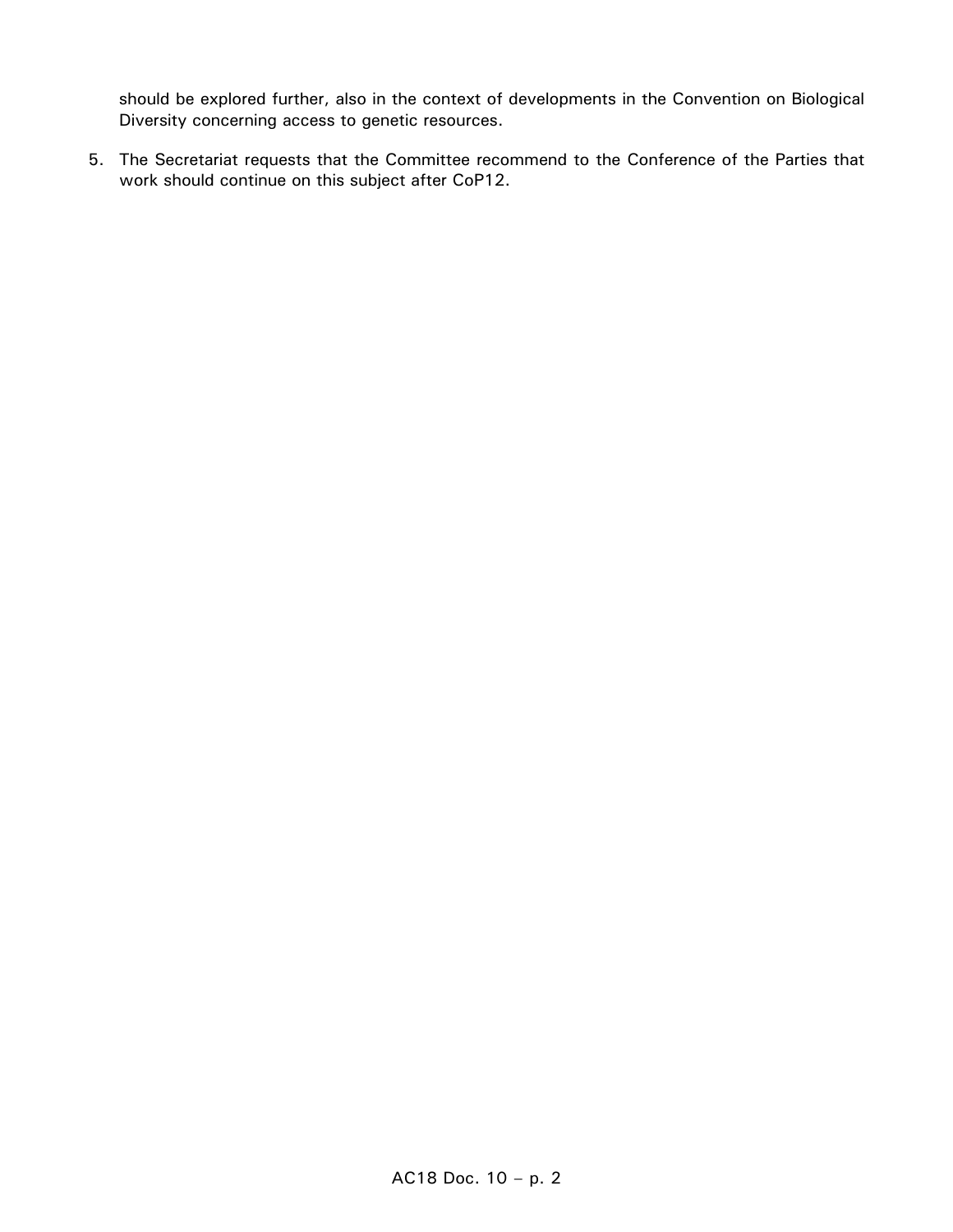CONCERNING:

# Relationship between *ex situ* production and *in situ* conservation

- 1. Decision 11.102 directs the Animals Committee, regarding operations that breed Appendix-I animal species for commercial purposes, to "examine the complex issues related to the origin of founder breeding stock and the relationship between *ex situ* breeding operations and *in situ* conservation of the species and, in collaboration with interested organizations, identify possible strategies and other mechanisms by which registered *ex situ* breeding operations may contribute to enhancing the recovery and/or conservation of the species within the countries of origin, and report its findings at the 12th meeting of the Conference of the Parties".
- 2. The Secretariat has been aware of a range of critical views or contradictory perspectives on this issue. Such opinions may derive from situations that do not characterize most *ex situ* production systems (i.e. captive breeding operations, artificial propagation operations) even though *ex situ* breeding operations need not be synonymous with conservation programmes. Examples of such views are that:
	- i) establishing *ex situ* production systems may have unintended consequences such as the risk of creating disincentives for habitat protection and *in situ* conservation, for example by requiring less strict controls over trade in specimens from captive breeding than from other production systems (and thus making it easier and cheaper to produce specimens for trade through captive breeding than maintaining wild populations and their habitat for a controlled offtake);
	- ii) *ex situ* production for commercial trade may result in a shift in production and trade from range States to non-range countries to the possible detriment of *in situ* conservation and/or socio-economic development in range States. This raises the question of ownership of genetic resources (i.e. the extent to which the countries of origin should benefit from trade in CITES-listed species) and whether CITES can contribute to the handling of this issue in the forum of the Convention on Biological Diversity;
	- iii) it may be wrongly assumed that *ex situ* production systems such as captive-breeding operations, in the general understanding of the term, have no negative conservation impacts (and even worse, the assumption that captive-breeding operations by definition contribute to the conservation of species in the wild), when indeed captive-breeding operations may have considerable negative impacts, e.g. captive-breeding operations for Appendix-I animal species that do not meet the criteria for registration;
	- iv) there is a continuing use of *ex situ* production systems to launder unauthorized wildharvested or illegally traded specimens; and
	- v) the vulnerability of some communities to unnecessary trade controls and unpredictable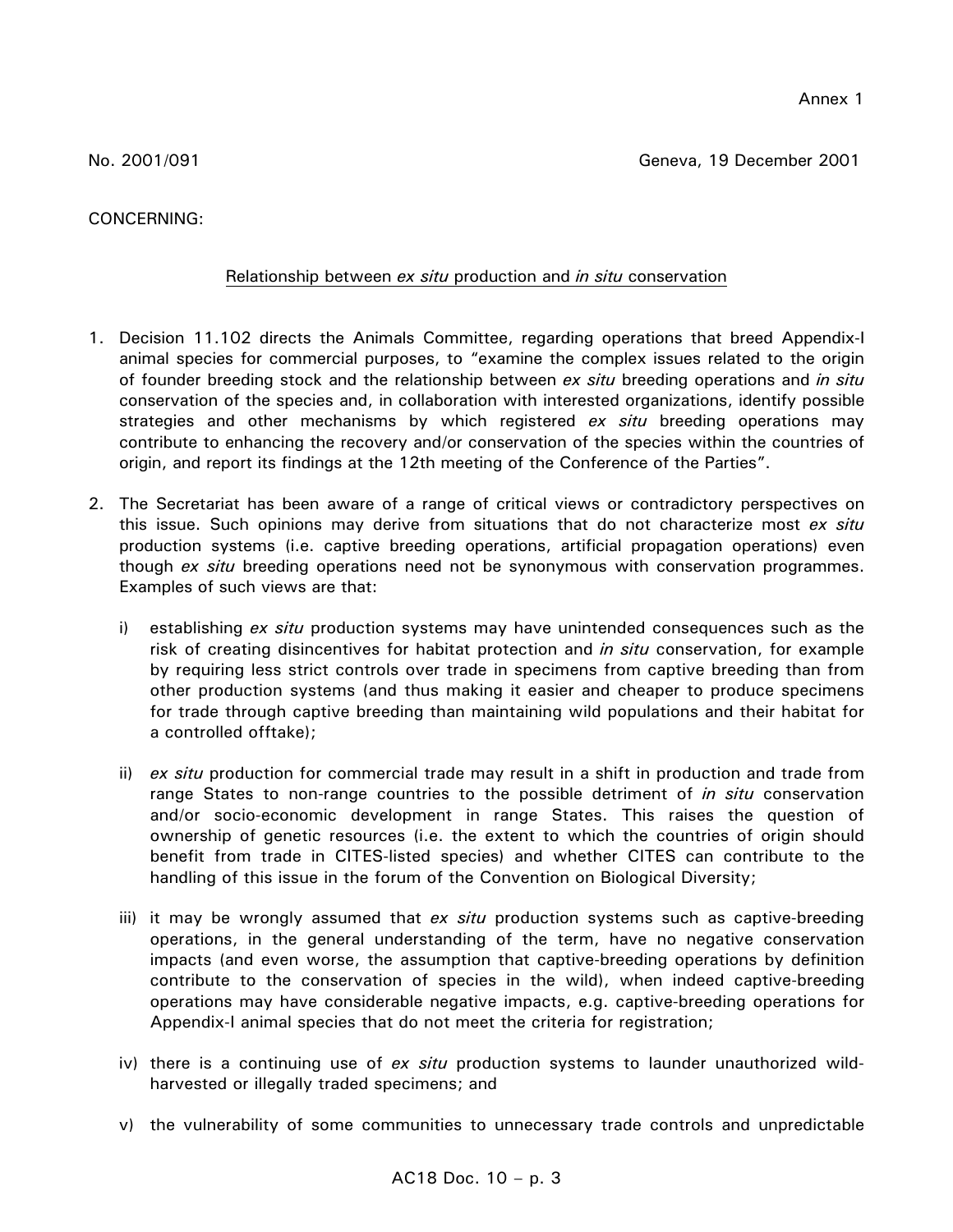access to consumer markets, as may result from regulatory policies favouring *ex situ* production systems, appears not to be fully appreciated.

- 3. At its 16th meeting, the Animals Committee endorsed a proposal from the Secretariat to:
	- i) request Management Authorities to provide information on the relationship between captive-breeding operations and *in situ* conservation programmes at national and international levels;
	- ii) request other appropriate organizations, and in particular the IUCN/SSC Wildlife Trade Programme, the IUCN/SSC Conservation Breeding Specialist Group and the IUCN/SSC Reintroduction Specialist Group, to inform the Committee on this subject;
	- iii) establish a project for which external funds should be sought, to research the resource economics (which include the relative socio-economic importance) of trade in specimens from various production systems;
	- iv) establish a project, for which external funds should be sought, to research the conservation impact of various production systems, focused on a number of target species; and
	- v) explore potential cooperation with the Convention on Biological Diversity on this subject.
- 4. Aspects of the potential impact of *ex-situ* production systems on wild populations, in the context of making non-detriment findings for specimens of Appendix-II species, and developing a classification system for the various production systems involving CITES-listed species were discussed by the Animals and Plants Committees at their latest meetings. Consensus was reached in both Committees that neither the relationships between wild populations and an increasingly complex range of *ex situ* production systems, nor the potential impacts of those systems on wild populations are fully understood, and that the subject should be investigated further for all CITES-listed animal and plant species.
- 5. All Parties and organizations are accordingly invited to provide any information that they may already have on the relationship between *ex situ* production systems and *in situ* conservation programmes for any CITES-listed species, particularly concerning the issues referred to in paragraph 2, and providing examples where possible.
- 6. The Secretariat intends to use the information received for the development of further actions outlined in paragraph 3, in consultation with the Animals and Plants Committees. The Secretariat would be grateful if the information requested could be submitted by 31 March 2002.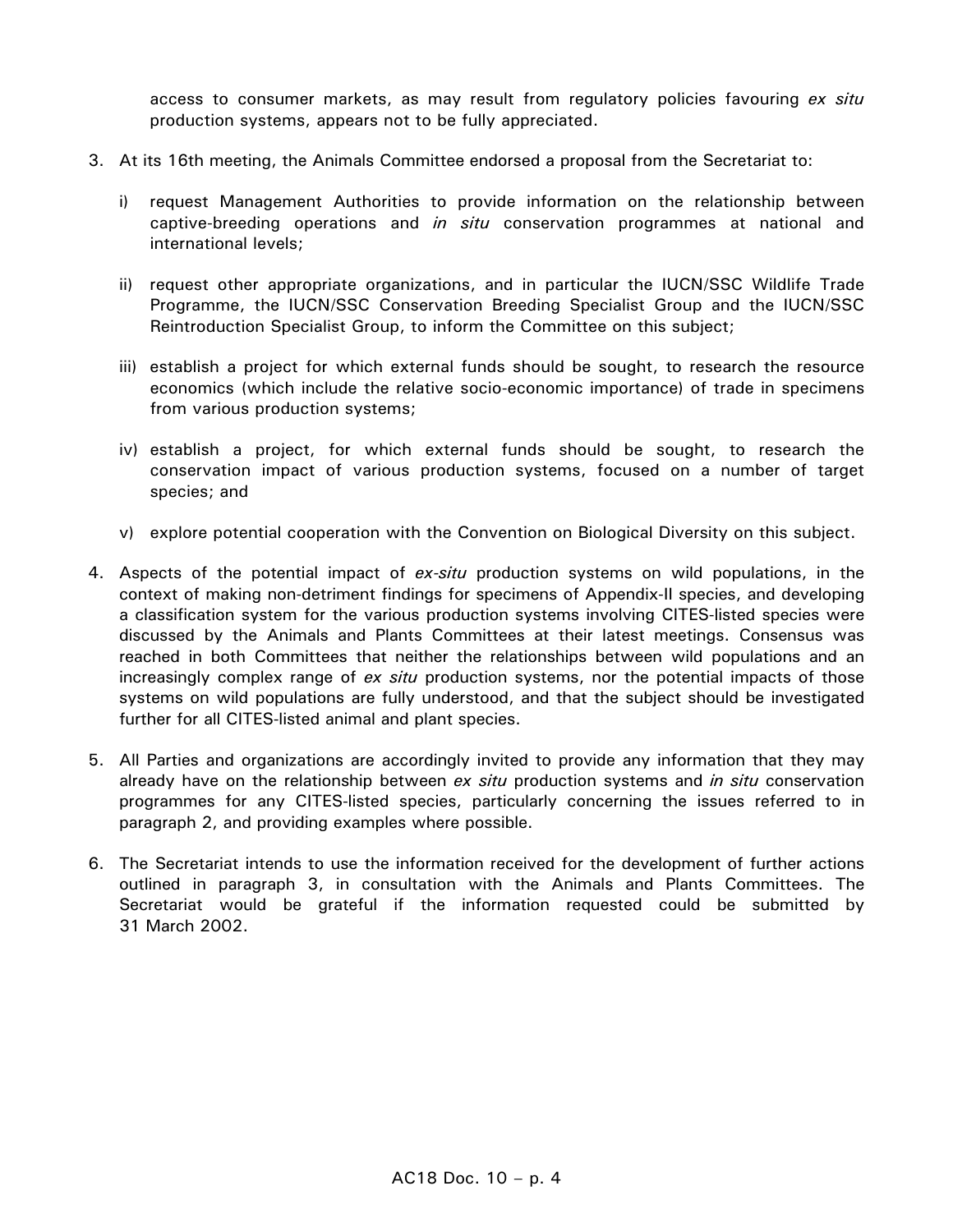### The impact of commercial captive production/ artificial propagation in relation to wild species conservation

### RESULTS OF A WORKSHOP ORGANISED BY IUCN - THE WORLD CONSERVATION UNION AND HOSTED BY THE GILMAN FOUNDATION

## Summary

Demand for the use of wild species is increasing as human populations grow and the poverty gap widens. As many wild species are already over-used, a number of agencies are recommending that wild species be brought into captive production or cultivation systems (CCP). However, the conservation impacts of such production systems are poorly understood, on one hand such production may reduce the harvest of wild populations, but on the other it can lead to environmental degradation, pollution and loss of genetic diversity as well as loss of incentives to conserve wild populations. To identify the conservation impacts of commercial captive breeding and begin to develop guidance to deal with these impacts, IUCN SSC convened a small workshop with three working groups. The groups dealt respectively with cultivation of plants for the medicinal and horticultural trade, aquaculture and the captive production of terrestrial fauna.

The results obtained from the three groups were remarkably complimentary as they tackled different aspects of the issue. The questions identified as important by all groups are summarised and synthesised below and formed the starting point for developing the various actions recommended by the different groups:

- How are terms used in the industry defined?
- Who benefits from CCP?
- Who approves/administrates/ regulates CCP?
- How to assess conservation benefits of a particular production system?
- What is the appropriate decision making process to develop a product from wild collection to production to marketing and permitting?
- How to deal with genetics and domestication/ GMO issues and their conservation impacts?
- Which hazards are relevant invasive species, disease, environmental impact and how to address them?
- How to deal with the challenges associated with the market place; the difficulty for industry of dealing with increasingly complex regulation; the equitable sharing of benefits associated with product development that occurs well away from the point of origin of the original wild species?
- What is the role of the consumer in shaping demand, regulation, and pricing?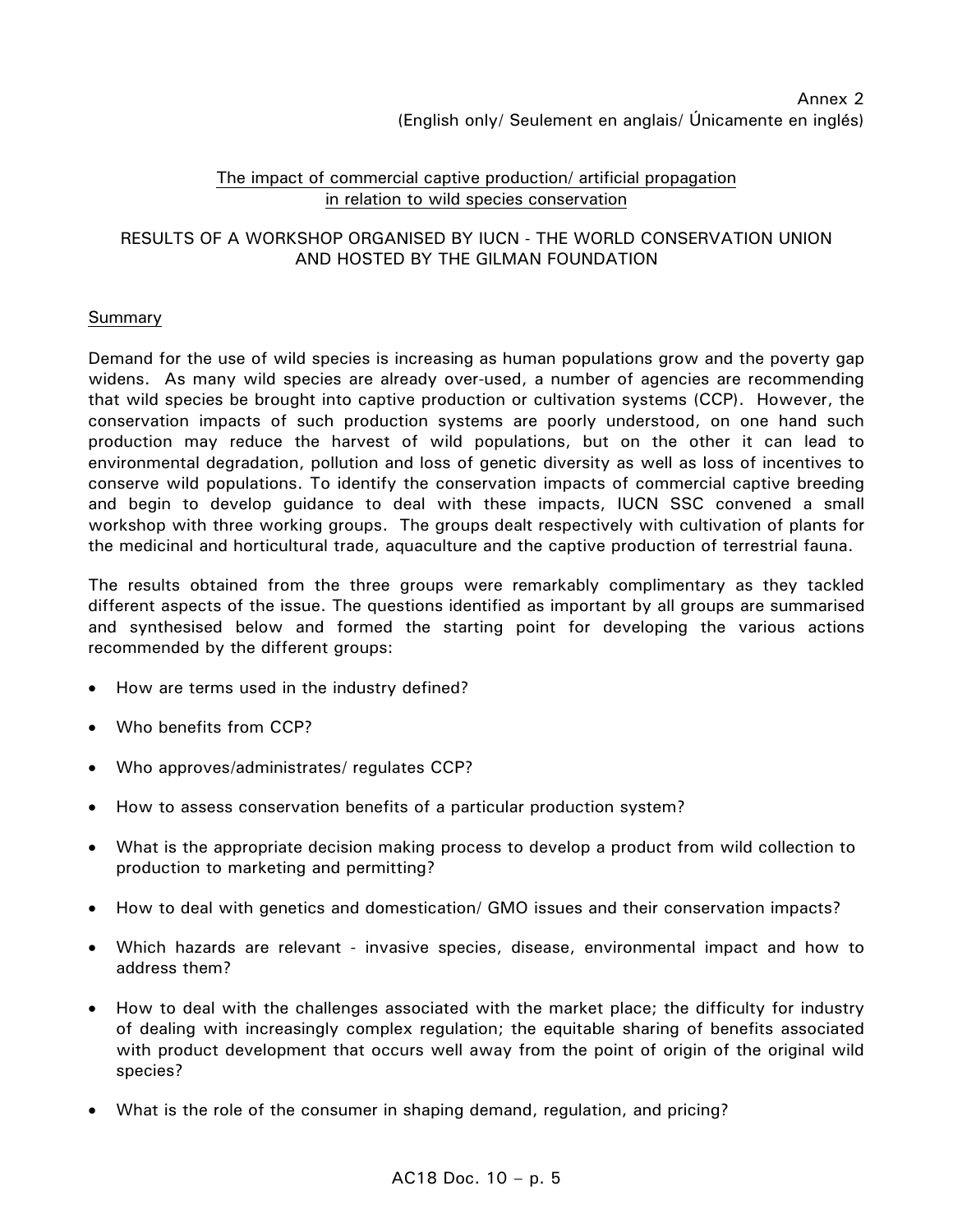• How to ensure a balanced view of the conservation risks and benefits and recognition of the cultural aspects involved in supply and demand?

The groups developed a risk assessment framework for investigating the impacts of captive breeding and artificial propagation on the conservation of species. Currently there are no agreed definitions or descriptions of production systems so it is difficult to categorise the systems and to determine which are most likely to be beneficial to both conservation and livelihoods. Consequently, the plant group in particular felt that it will be necessary to look at the characteristics on which such systems can be grouped if generalisations about the costs and benefits of such systems are to be drawn out. For fauna, the working group demonstrated a preliminary classification methodology (based on work presented to the Animals Committee by Hank Jenkins) to characterise production systems on the basis of their dependence on the wild population coupled with the degree of management control that is exercised over captive breeding operations.

To develop a risk assessment approach, the fauna group, having categorised some production systems, were able to examine the perceived positive and negative impacts of several types of production system on conservation. They then identified the various stakeholders impacted by the production systems and examined the conservation costs and benefits to particular stakeholders. Once costs to stakeholders have been identified it is possible to go on and develop activities to mitigate these impacts. The fauna group identified some concrete activities to develop for change.

Both the plant and aquaculture groups also focussed on the need for risk assessments to identify the impacts in individual cases. The plant group developed a model of the dynamics of the commercialisation and artificial production of a newly identified product so as to be able to identify when risk assessment exercises would need to be undertaken. The aquaculture group identified socio-economic and environmental issues of concern to the conservation and business communities and began to incorporate these into a checklist to be used when undertaking risk assessments.

#### Results/ recommendations

The over-riding result of the workshop was agreement on the need to undertake risk assessments when considering the impacts of captive breeding or cultivation operations. Participants spent time exploring a range of tools to be used in undertaking these risks assessments and ensuring that conservation and socio-economic interests are represented, Clearly an important step will be to conduct a stakeholder analysis. In addition, analysis of the various characteristics associated with beneficial CCP systems will help to determine those systems that could be encouraged in different situations.

In terms of assessing production systems, there are two situations to deal with:

- a) the initiation of new CCP operations
- b) the improvement of the environment to deal with existing CCP operations. (This environment could include regulations, public awareness and consumer pressure).

In either case a risk assessment would help to identify the appropriate action and to assess the conservation impacts of established systems to identify where improvements might be made to the regulatory; market or social environment so as to benefit business and conservation interests.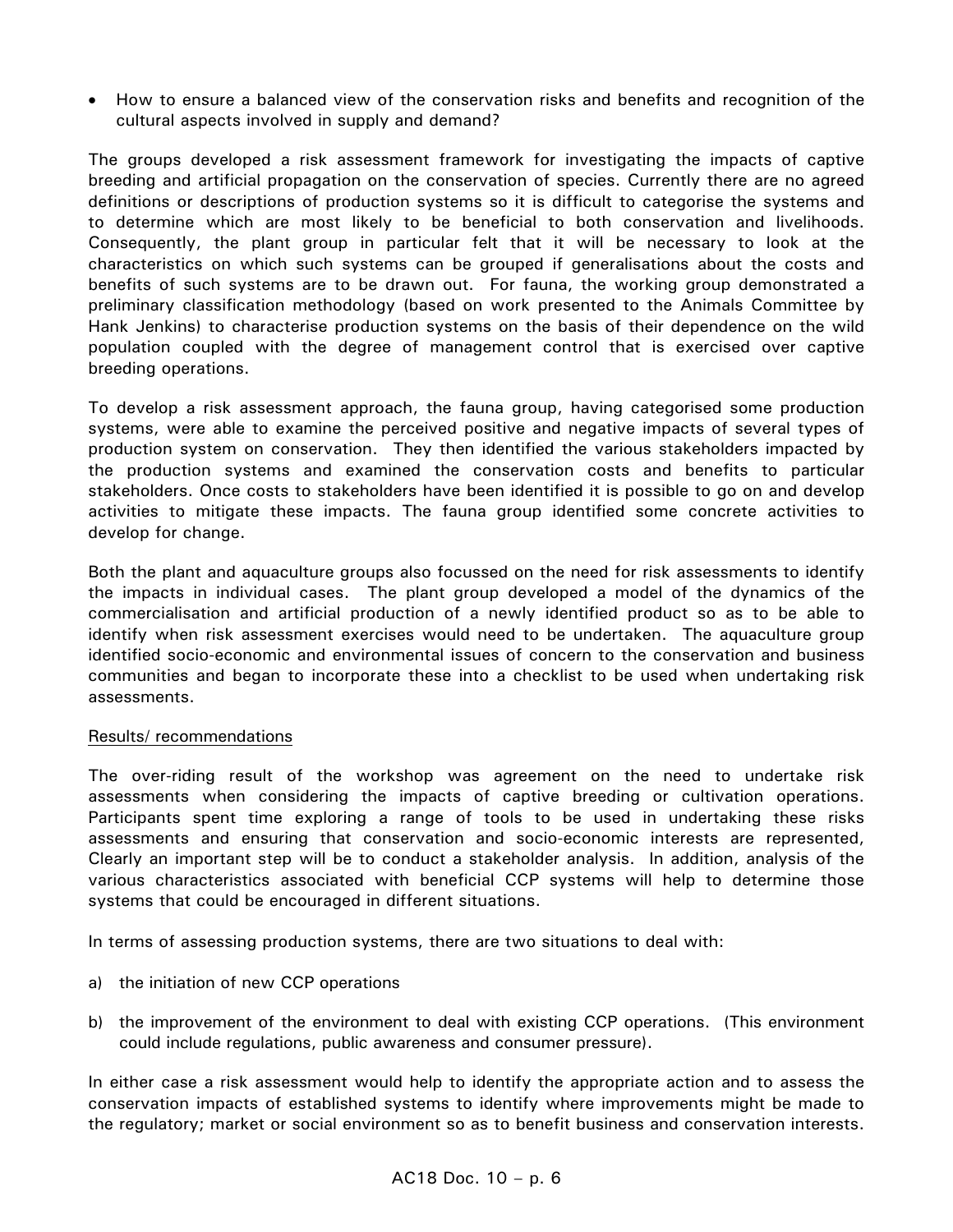To predict when CCP is likely to be considered as an alternative to wild production the workshop developed tools to model the growth of market demand for a product. To ensure that the important issues are considered in risk assessments, the group dealing with aquaculture developed a draft risk assessment checklist (see Table 4). The draft needs further work, review and testing, but the group felt that the checklist could probably be easily modified to be used in assessing all forms of CCP systems and to ensure that supply and demand, social and economic factors are considered along with conservation concerns.

In addition to the tools, a number of key issues were identified for further research or for action to stimulate the adoption of appropriate regulations or strategies:

**Definition:** Further analytical work is required to develop definitions and a framework of categories of production in order to assess the costs and benefits of different production systems. Initial CITES work has developed a framework for animals this needs to be extended to encompass plant production systems.

**Conservation risk assessments**: Further analytical work is required to understand the sustainability of different production systems (wild crafting to CCP and all in between); and the impact on the environment. The workshop developed a draft Risk Assessment Template as a tool to aid such assessments.

**Social:** Further analytical work is required to analyse the distribution of power, assets and benefits from different production systems.

**Access and benefits**: Policy and legislation should be developed to promote appropriate access and benefit sharing, empowering local communities and considering livelihood issues.

**Dialogue and education**: Action is needed to educate all stakeholders of the need and potential for CCP to contribute to conservation and to encourage stewardship throughout the entire chain of supply. Promoting dialogue between all stakeholders will be vital to achieving any progress.

**Policy development:** To institute changes and improvements, policy and legislation work will be required to formalise the need for risk assessments, benefit sharing, use of economic instruments etc. in association with the development of CCP systems.

**Regulation**: Further analytical work is required to identify gaps and the need for change in the regulatory framework. There are a number of existing soft (certification, voluntary standards) and hard policy tools (CITES) that apply to the industry, yet there are notable gaps and a need for greater collaboration between schemes. Regulations should be more responsive to the needs of different stakeholder groups and consider the use of industry self-regulation and incentives for compliance to reduce enforcement costs.

**Market dynamics and economic incentives**: A review of market dynamics could help to increase the economic feasibility of the industry and market factors can be used to promote conservation and business interests, e.g. certification/ green labelling schemes.

**Production**: Whichever production system is chosen to supply the product should not compromise conservation of the wild resource.